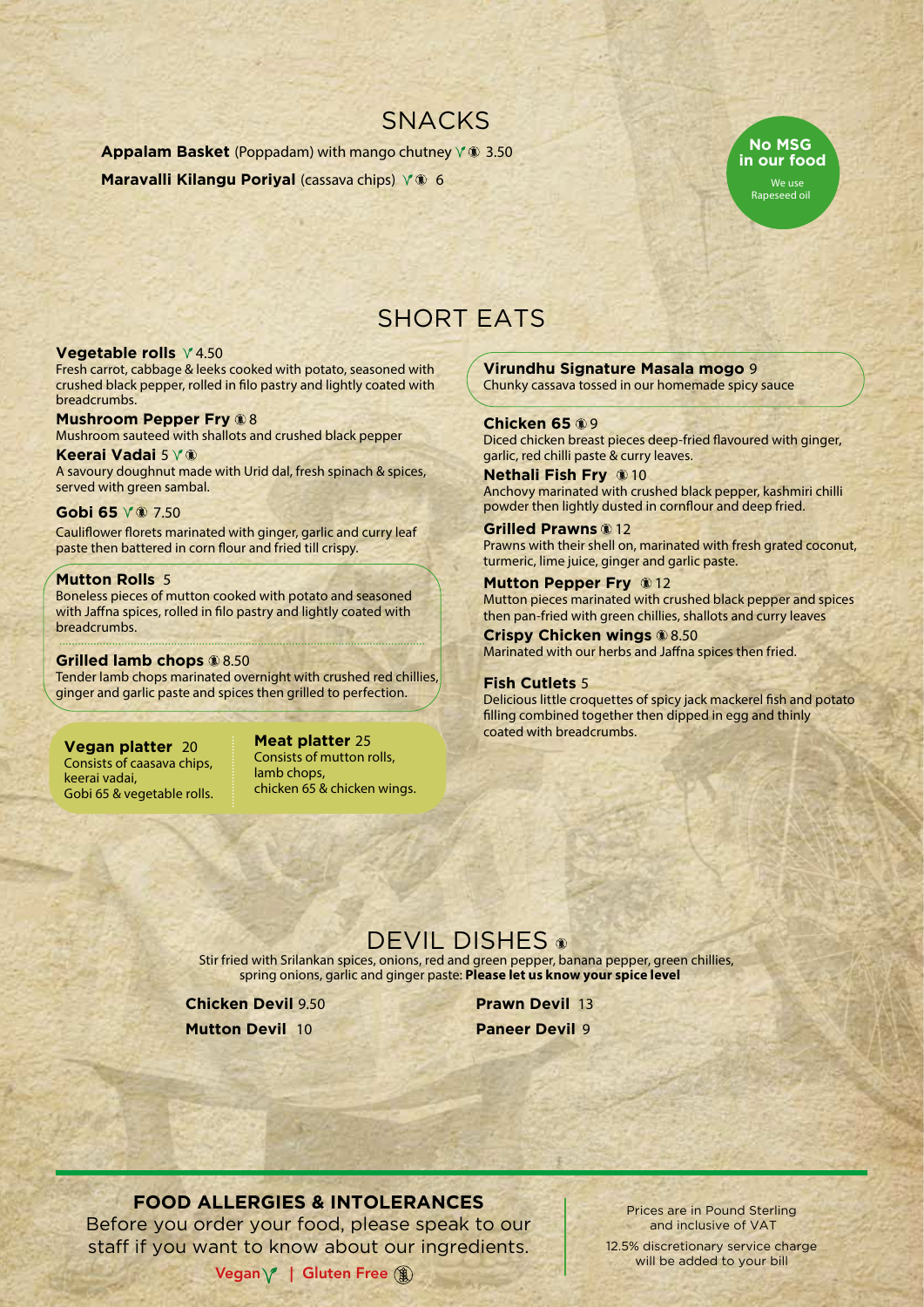## VIRUNDHU SAPPADU (Banana leaf rice meal)

'Virundhu' is a feast on special occasion laid for guests. The traditional way of eating a meal involves being seated on the floor, having the food served on a banana leaf, and using clean fingers of the right hand to transfer the food to the mouth. Nowadays, the same exercise is done but guests sit on a dinner table and have the same type of food. 'Sappadu' is a three course meal with rice, curries and a sweet dish.

#### **Marakari Virundhu Sappadu** 18

Plain rice, parippu, varai, auberjine & chickpeas curry, beetroot curry, appalam, roti, raitha, keerai vadai & sweet

**Korli Kulambu Virundhu Sappadu** (chicken) 20 Plain rice, parippu, varai, chicken curry, beetroot, curry, fish cutlet, boiled egg, roti, raitha, & sweet

#### **Aatu Kulambu Virundhu Sappadu** (mutton) 25

Plain rice, parippu, varai, mutton curry, beetroot curry, fish cutlet, boiled egg, roti, raitha, & sweet

#### **Seafood Virundhu Sappadu** 30

Plain rice, parippu, varai, beetroot curry, prawn curry, fish curry, fish cutlet, blue swimmer crab curry, roti, raitha, & sweet

## Lampries

A Srilankan Dutch Burger delicacy that is very popular in Srilanka. This is chef Ravithasan's re-creation of the authentic Lampries, consisting of rice boiled in stock, curry, aubergine moju, seeni sambol, jackfruit curry, boiled egg and fish cutlet served on a banana leaf.

**Mutton** 13

## Biryani

Biryani is made with basmati rice and aromatic spices. It's a one-pot wonder of slow cooked rice and curry combined together. Served with Raitha

> **Mutton Biryani** 12  **Chicken** 10 **Paneer** 9 **Seafood** (prawn & squid) 15

## Kothu Dishes

Kothu roti meaning 'chopped roti' is a popular street food that has its origins in Batticaloa, Eastern Province of Srilanka. Godamba roti, vegetables, egg, curry leaves and spices are all put on a hot cast-iron griddle then repeatedly pounded using a heavy iron spatula, creating a unique sound. (All served with gravy)

**Mutton** 10 **Chicken** 9.50 **Vegan** 8.50 **Seafood** 13

## **VEGETARIAN CURRIES Y®**

#### **Parippu** 7.50

Mysoor dhal cooked in a beautiful blend of spices then a few spoons of coconut milk is added to create a rich stew.

### **Aubergine & Chickpeas curry** 8.50

A classic Jaffna curry made with fried aubergines cooked in a tamarind-based sauce and our homemade curry powder.

#### **Creamy Potato** 7.50

A delicious lightly spiced, creamy curry of potatoes cooked with coconut milk, cumin and curry leaves.

#### **Varai** 7.50

Cabbage, leeks and carrot gently stir-fried with onions, chillies and curry leaves, tossed with fresh grated coconut

#### **Beetroot** 7.50

The earthiness of the beetroot contrasts perfectly with the sweetness of the coconut milk and the heat from the spices giving a well balanced succulent tender texture & flavour.

#### **Paneer Curry** 9

Cubes of paneer cooked in an aromatic rich creamy sauce

#### **Polos Curry** (Baby Jackfruit) 9

Tender jackfruit cooked with coconut milk, makes a great accompaniment with meat dishes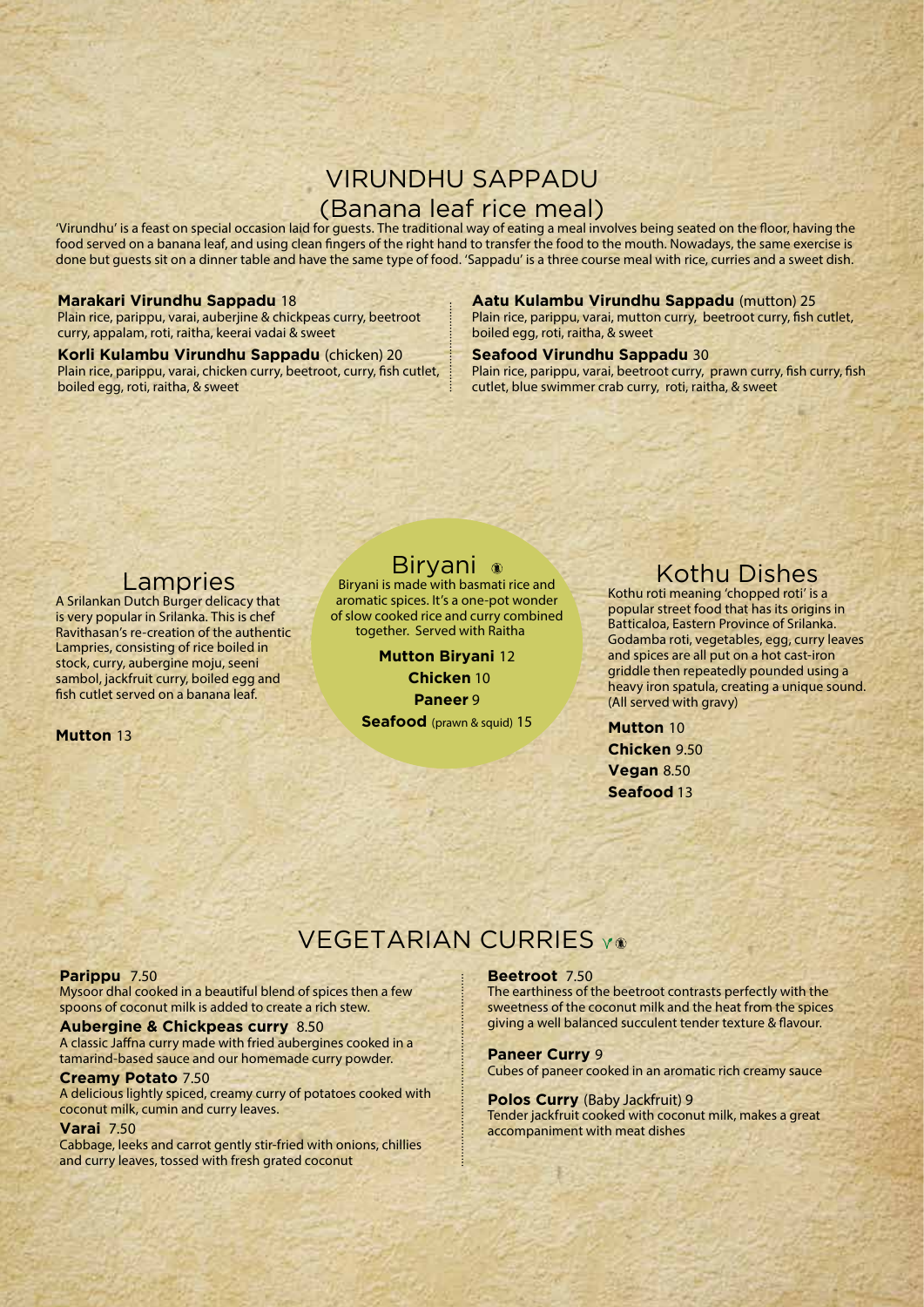## **MEAT CURRIES**

#### **Jaffna Aatu Elumbu curry** 12

Jaffna is known for its spicy and robust flavoured dishes. This curry is made with succulent mutton on-the-bone pieces cooked using Virundhu's signature spice mix.

#### **Mutton Curry** (boneless) 12

A hearty and comforting spicy curry that tastes absolutely delicious made with mixture of exquisite spices.

#### **Nattu korli kulambu on-the-bone** 11

An authentic village style curry made with free-range corn fed chicken slowly cooked using ginger, garlic, coconut milk and aromatic spices. Each ingredient used in this curry makes it so exotic.

#### **Ceylon chicken curry** (boneless) 10

This dish is made using chicken breast pieces cooked with roasted and ground coriander, cinnamon, cloves, cardamom, curry leaves and dried red chillies.

# SEAFOOD CURRIES

#### **Nandu Kulambu** 10

Blue swimmer crab cooked with Sri Lankan spices, chef's homestyle cooked dish. Great for seafood lovers.

#### **Meen Kulambu (fish)** 12

A sharp, yet subtle tangibles is the distinctive flavour that characterises this Kingfish curry with its perfect combination of tamarind, spices and tomato.

#### **Eral kulambu** (prawn) 13

A creamy prawn curry made with a combination of Srilankan spices and coconut milk that makes a complex flavour which is extremely delicious and delightfully fragrant.

#### **Kanava kulambu** (squid) 12

Srilankan coastal speciality, squid cooked to perfection with pungent spices in a curry sauce.

# SIDE DISHES

**Seeni sambol** (Caramelised onions)  $\sqrt{ }$  5

**Fresh Coconut sambol**  $\sqrt{24}$ 

**Aubergine moju** 6 (Pickled Aubergine with coconut toddy vinegar)

**Raitha** 3

**Thayir (Plain yogurt)** 2.50

**Sothy** (Spiced coconut gravy) 14

**Thakkali Salad** 5 Heritage tomato tossed with onions, green chilli and lime juice

# **HOPPERS**

(Gluten free)

**Also known as 'Appam' an iconic food of Srilanka.** 

Made with fermented rice flour and coconut milk which is cooked in a small bowl-shaped wok called 'appa chatti'. (Resembles a pancake).

**Plain** 3

**Egg appam** 3.50

**Paal appam** (Sweet coconut milk) 3.50

**Sweet coconut milk & Kithul jaggery appam** 4

\*try our savoury appam with seeni sambal & coconut sambal

# HAVE YOUR CURRY WITH

**Parotha**  $\sqrt{3}$ Godamba Roti  $\sqrt{3}$ **Coconut roti** (3 piece) 4

**Plain Rice**  $\sqrt{24}$ 

**Samba Rice** - 5 (rice cooked with coconut milk, lemongrass & pandan leaves) **Puttu** (3 piece)  $\sqrt{5}$ 

**Stringhoppers** (5 piece)  $\sqrt{5}$ 

# VIRUNDHU KIDS

£7.50

**Chicken Strips with chips Fish Fingers with chips Veggie fingers with chips**